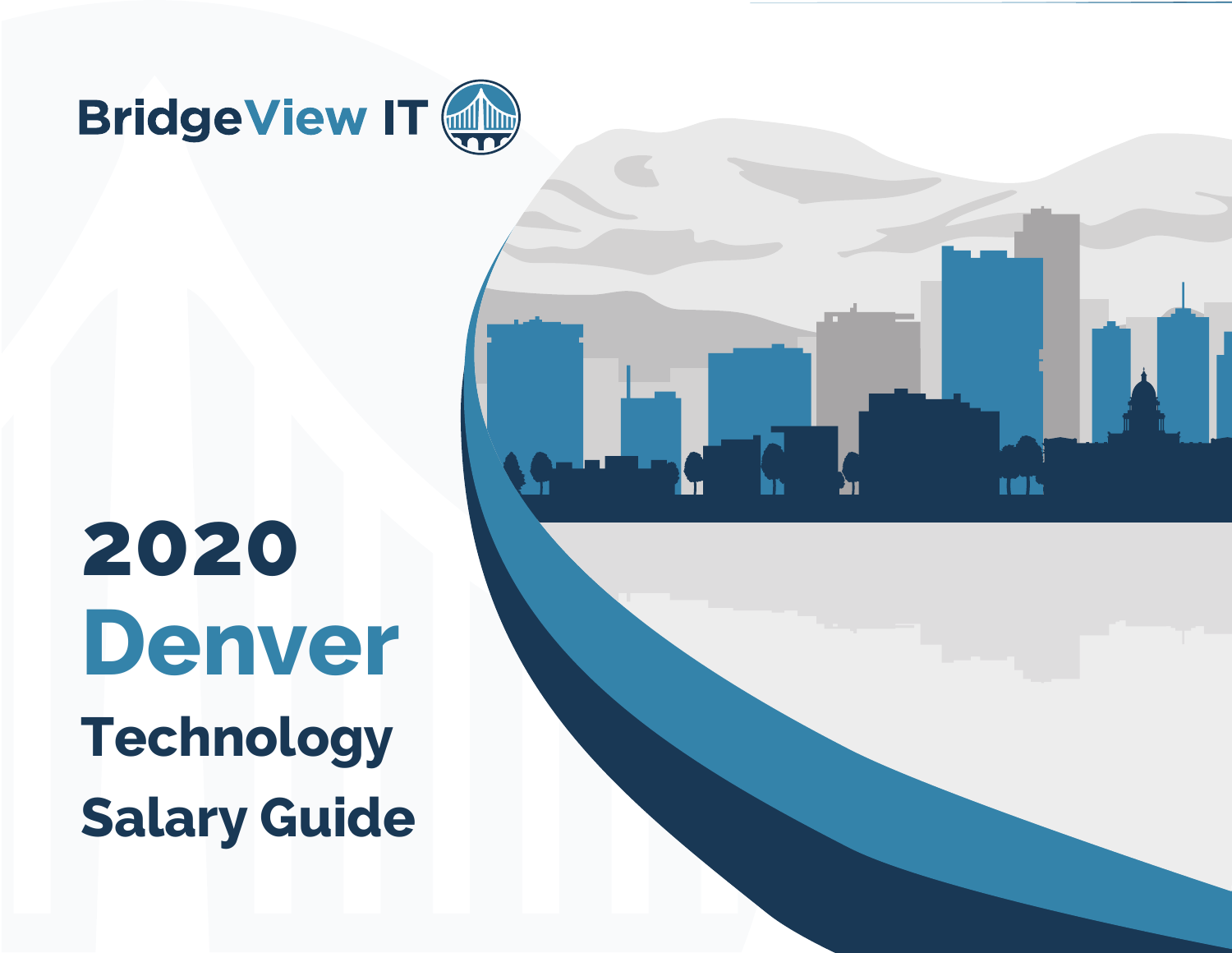## **Gaining Clarity on 2020**

**Determining the right technology salaries is a complex but necessary task. Without an accurate understanding of market compensation, employers and technologists develop tunnel vision that hurts bottom lines and pocket books. This guide grants you a peripheral view of Denver in 2020, imparting only the information you need to know. To begin, there are three forces shaping the market:**

#### **The Fear of Recession**

Experts indicate the possibility of a recession in 2020 is a coin flip. However, most individuals don't understand the economic definition of a recession and use the term loosely. Even if a true recession is not realized in 2020, the fear of one is changing compensation expectations.

#### **Contract Labor Increases**

While not a new trend, employers continue to see the benefits of hiring contract labor for their projects and initiatives. Technologists also continue to enjoy the variety of experiences that consulting roles offer. With both parties on the same page, the number of temporary roles in technology will continue to grow higher.

### **Innovation Is the X-Factor**

As organizations throughout Denver question how to achieve transformation, advancement, and greater profits, they look to technology for the answer. Of course, any degree of innovation requires skilled talent. Finding that common ground between what employers need and what technologists want requires a clear picture of compensation.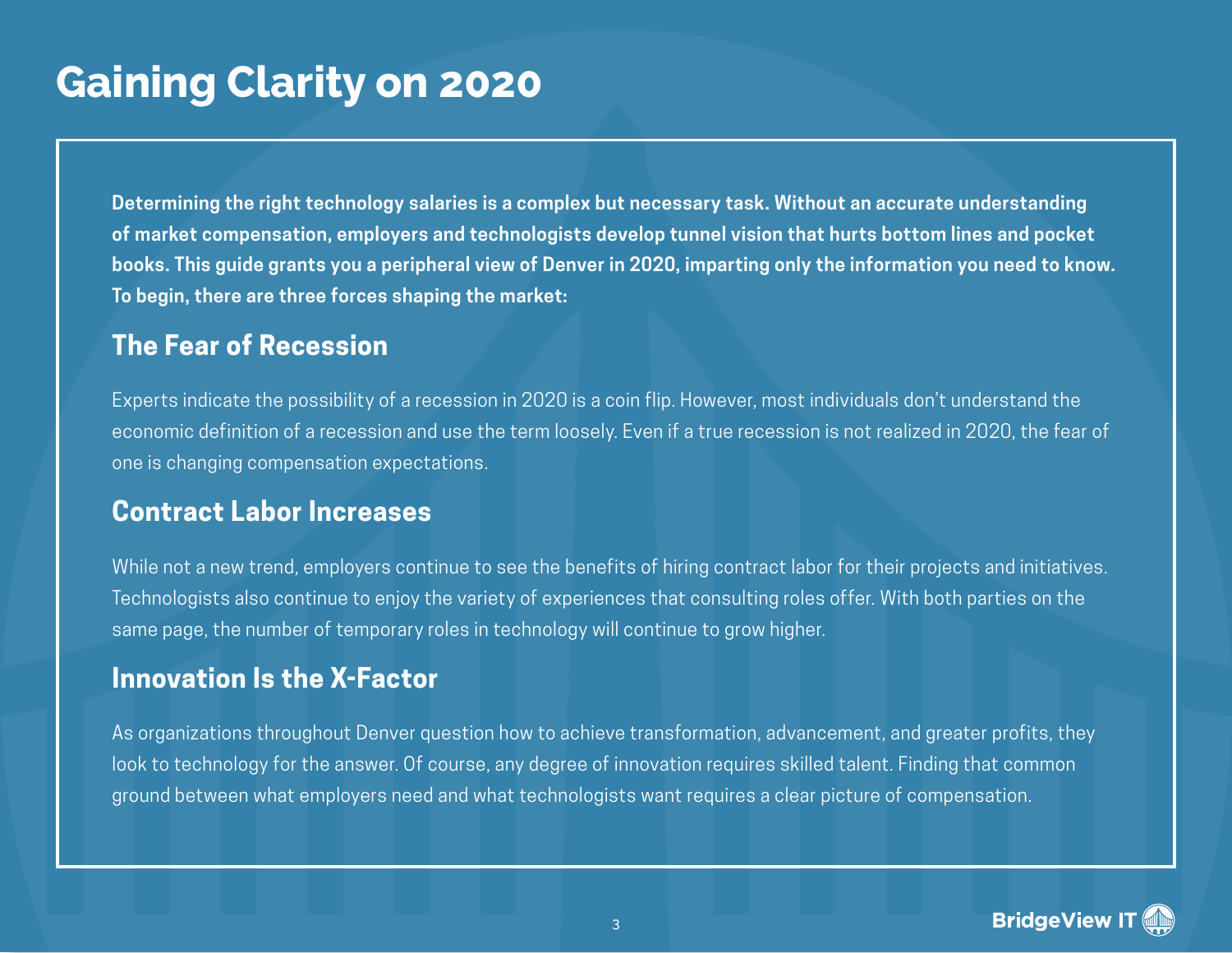# **Denver's Technology Scene at a Glance**

UNEMPLOYMENT RATE IN DENVER **Location, location, location. Home to one of the most vibrant technology scenes in the country, the Denver area is seeing more activity from both businesses and technologists. While many factors are at play, there are a few specific trends shaping Denver's bright future.**

The city's overall unemployment rate continues to drop while the area's technology unemployment rate follows the national rate of 1.3%, representing the lowest number ever recorded<sup>1,2</sup>.

It's a beautiful cycle: more businesses are moving here, creating more job openings for the increasing numbers of people who are relocating to Denver3.

Thousands of Denver jobs will come from just a few rapidly growing technology companies:

since 2010

DENVER'S **15.3%** 

POPULATION HAS GROWN

 $2.6%$ 

**Snowflake | Conga | Ibotta | Gusto | Xero**



Many of the area's established players will also add jobs, including Amazon, Facebook, Slack, Apple, Udemy, AdSwerve, RemoteLock, Sumo Logic, and Quizlet<sup>4</sup>.

With more demand and competition comes a bump in compensation. While they vary depending on the exact skill set, role, or initiative in question, salaries will steadily increase throughout 20203.

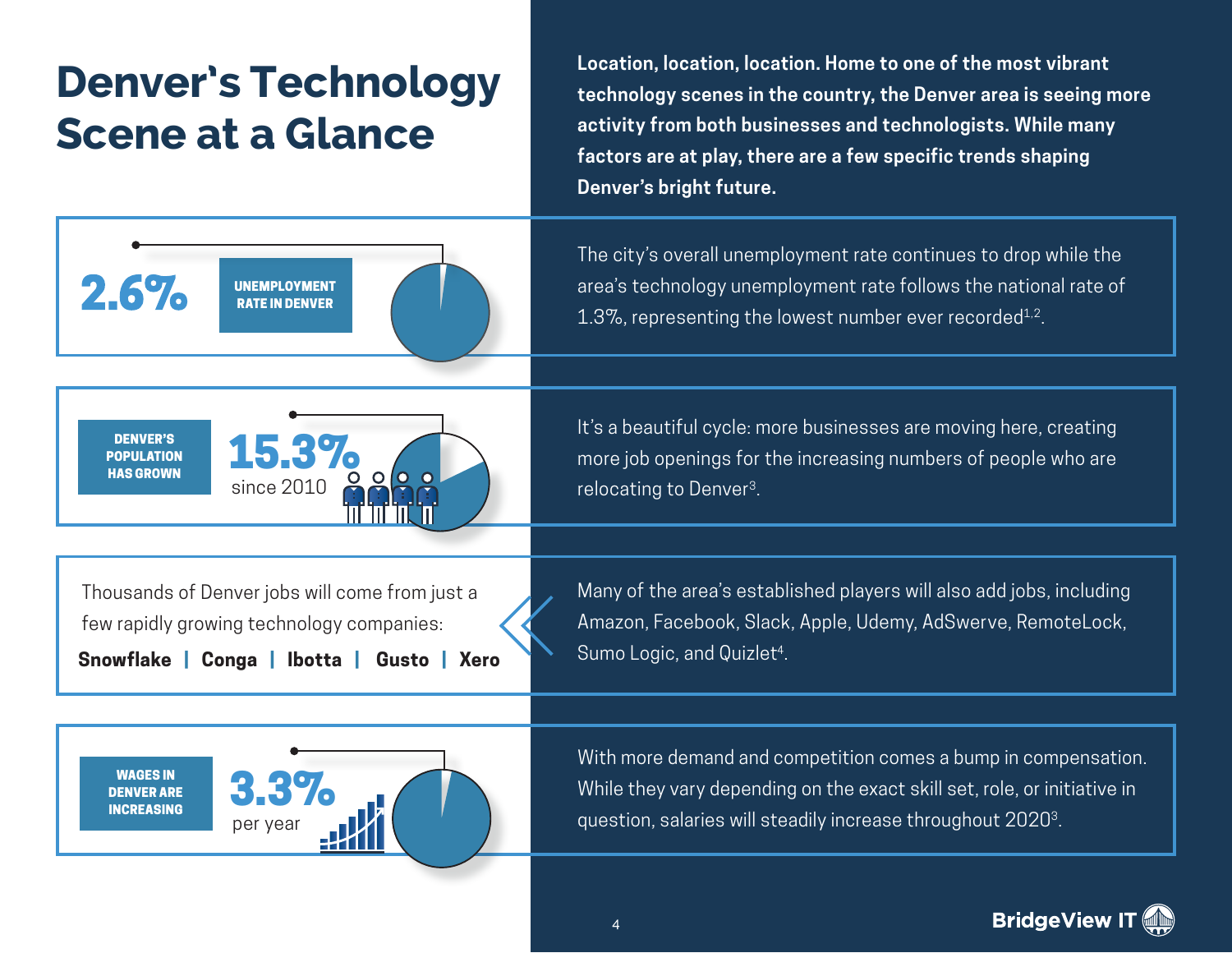## **Seven In-Demand Skill Sets in Denver**

**Set your sights on 2020 technology compensation by exploring the top skill sets that are impacting Denver's numbers the most.**



Businesses continue to move to the cloud at rapid rates, driving demand for the technologists who can lead these initiatives. This is why the median tenure of cloud talent in Denver is 1.3 years; there are simply not enough technologists to go around<sup>5</sup>. The need for Architects, DevOps Engineers, and more professionals versed in AWS and Azure will be strong throughout 2020. **Cloud**



Technologists with cybersecurity skills represent one of the hottest niches in the industry. As organizations increase their reliance on technology, malicious attacks continue to plague their software and infrastructure and can result in debilitating costs. With only 1,772 cybersecurity individuals in Denver, and nearly all of them currently employed, it should be no surprise that compensation in this **Security Security Security Security Security Security Security Security Security Security Security Security Security Security Security Security Security Security Security Security S** 



The customer is king, and that's why the growing focus on user experience continues to fuel demand for mobile development skills. Whether it's a website that smoothly translates to cell phones and tablets or a proprietary app that generates sales, companies are seeking mobile talent in greater numbers. This demand is why technologists who are versed in all things mobile earn an average of \$90,000 in Denver5 **Mobile** .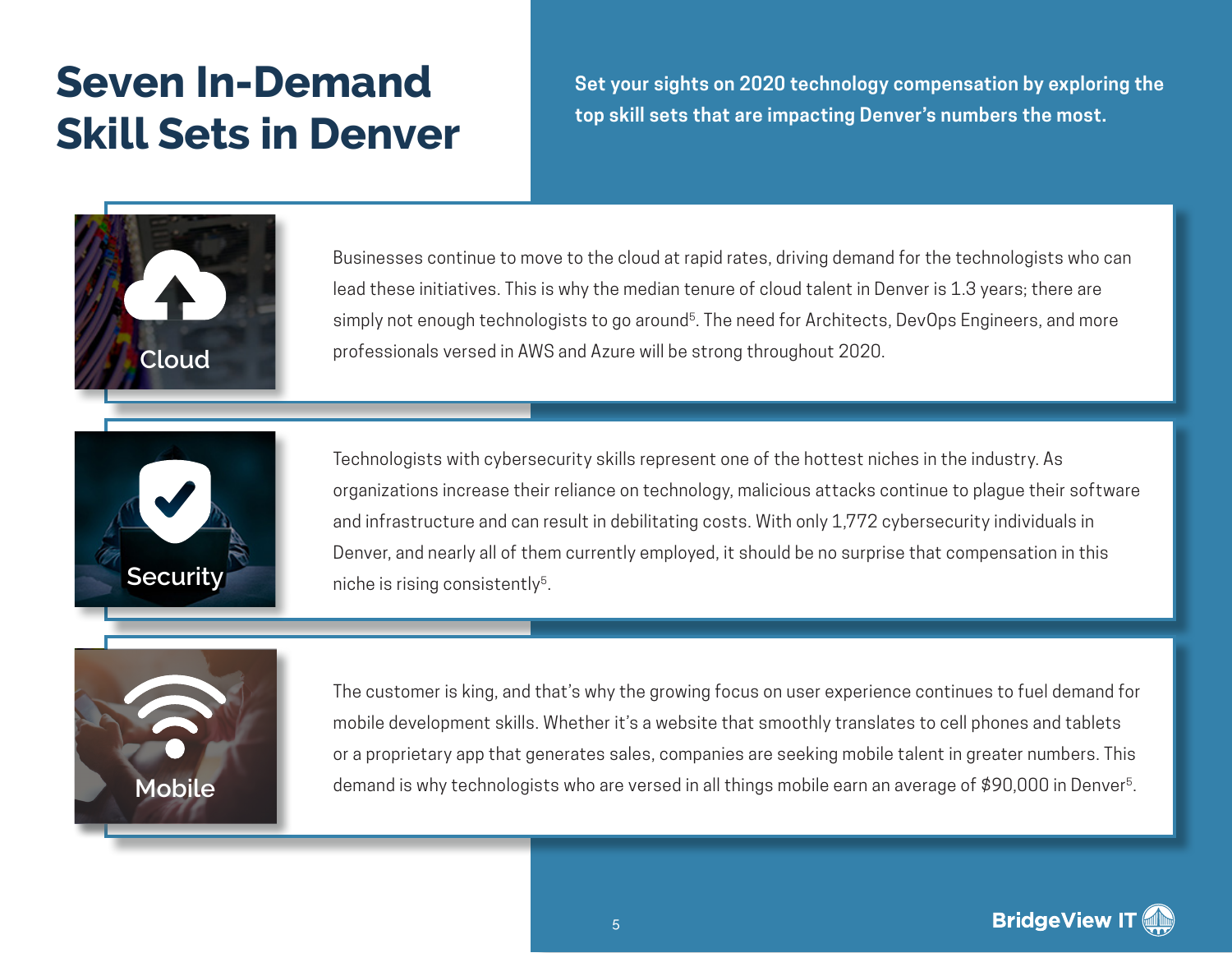

Technologists who can build, manage, and apply solutions across entire enterprises will continue to see significant demand in 2020. Competition for those versed in .NET, Java, SAP, ERP, and SharePoint is especially rising. Recruiting these individuals will be challenging throughout the year as salaries increase **Enterprise and the unemployment rate drops.** 



Encompassing networks, servers, help desks, and much more, systems represent the technology foundation of any company. However, these systems are complex and require technologists who can analyze, design, and implement them effectively. The top titles with a system skill set in the Denver area are Linux Engineer, Windows Engineer, and Network Engineer.



Data holds the key to unlocking business insights that can revolutionize decision-making. With quintillions of bytes of data generated each day, the information companies crave is there for the taking if they can only recruit the right technologists for the job. As there are only 7,665 data professionals in Denver, that can be a difficult task<sup>5</sup>.



Seasoned Chief Information Officers and Chief Technology Officers provide essential vision and leadership that trickles down through every department. Given that these and similar roles can make such a dramatic impact, they also earn some of the highest compensation in the sector. Top skills for Denver's technology executives include digital transformation, re-platforming, and increasing automation processes.

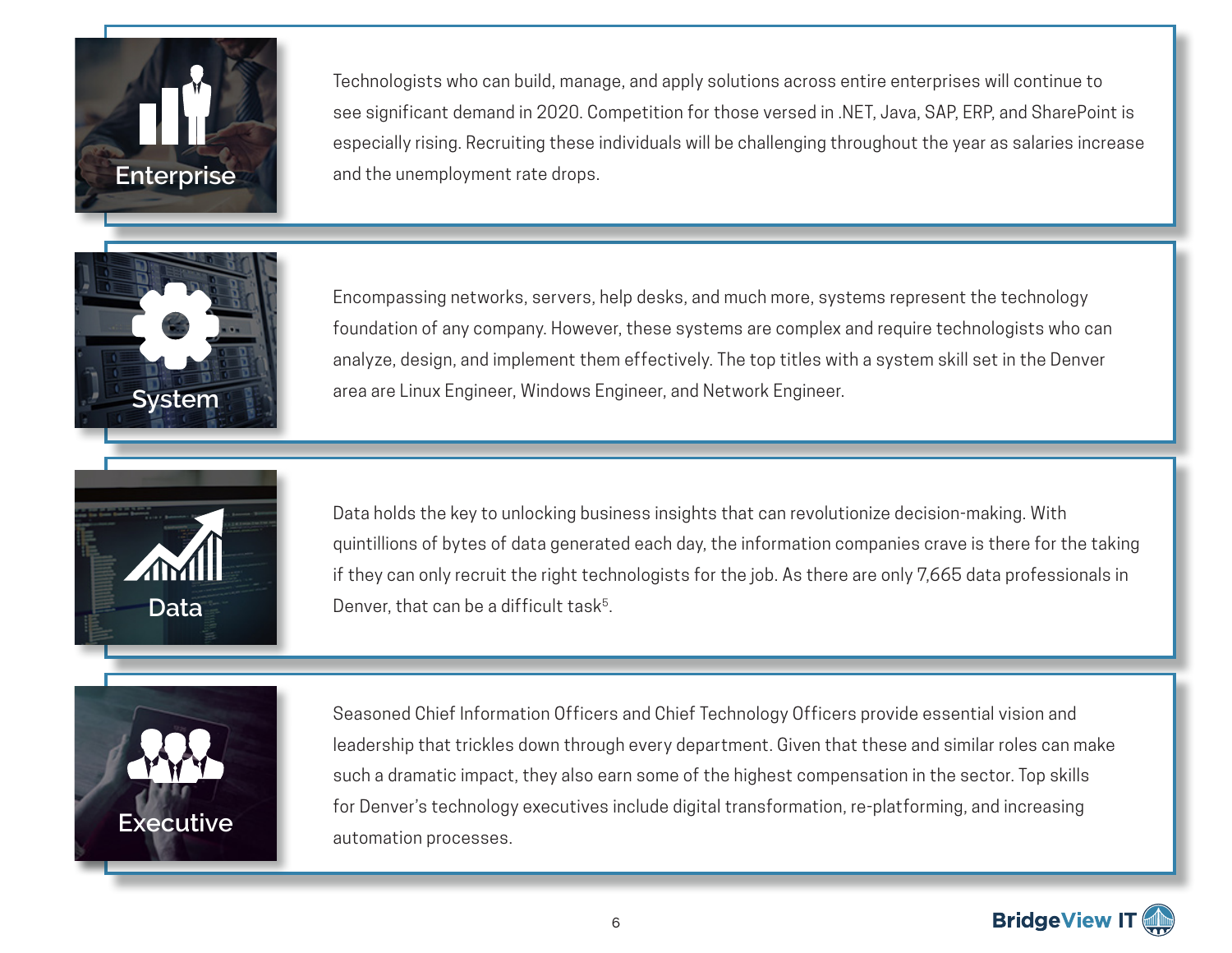## **2020 Salaries**

|                                  | <b>JUNIOR</b> | <b>MID</b> | <b>SENIOR</b> |  |  |
|----------------------------------|---------------|------------|---------------|--|--|
| <b>CLOUD</b>                     |               |            |               |  |  |
| <b>Cloud Architect</b>           | N/A           | \$138,000  | \$162,500     |  |  |
| <b>DevOps Engineer</b>           | N/A           | \$115,000  | \$140,000     |  |  |
| <b>Site Reliability Engineer</b> | N/A           | \$111,000  | \$136,000     |  |  |
| <b>Cloud Security Engineer</b>   | N/A           | \$122,500  | \$138,000     |  |  |
| <b>WEB &amp; MOBILE</b>          |               |            |               |  |  |
| <b>UX Designer</b>               | \$77,500      | \$95,000   | \$125,000     |  |  |
| iOS/Android Developer            | N/A           | \$110,000  | \$144,000     |  |  |
| HTML/CSS/JS Developer            | \$72,500      | \$103,000  | \$132,000     |  |  |
| <b>Full Stack Developer</b>      | \$90,000      | \$115,000  | \$137,000     |  |  |

7 \*The above salaries are intended for use only as a guide and will vary based on company size, professional experience, industry, and other factors unique to individual situations.

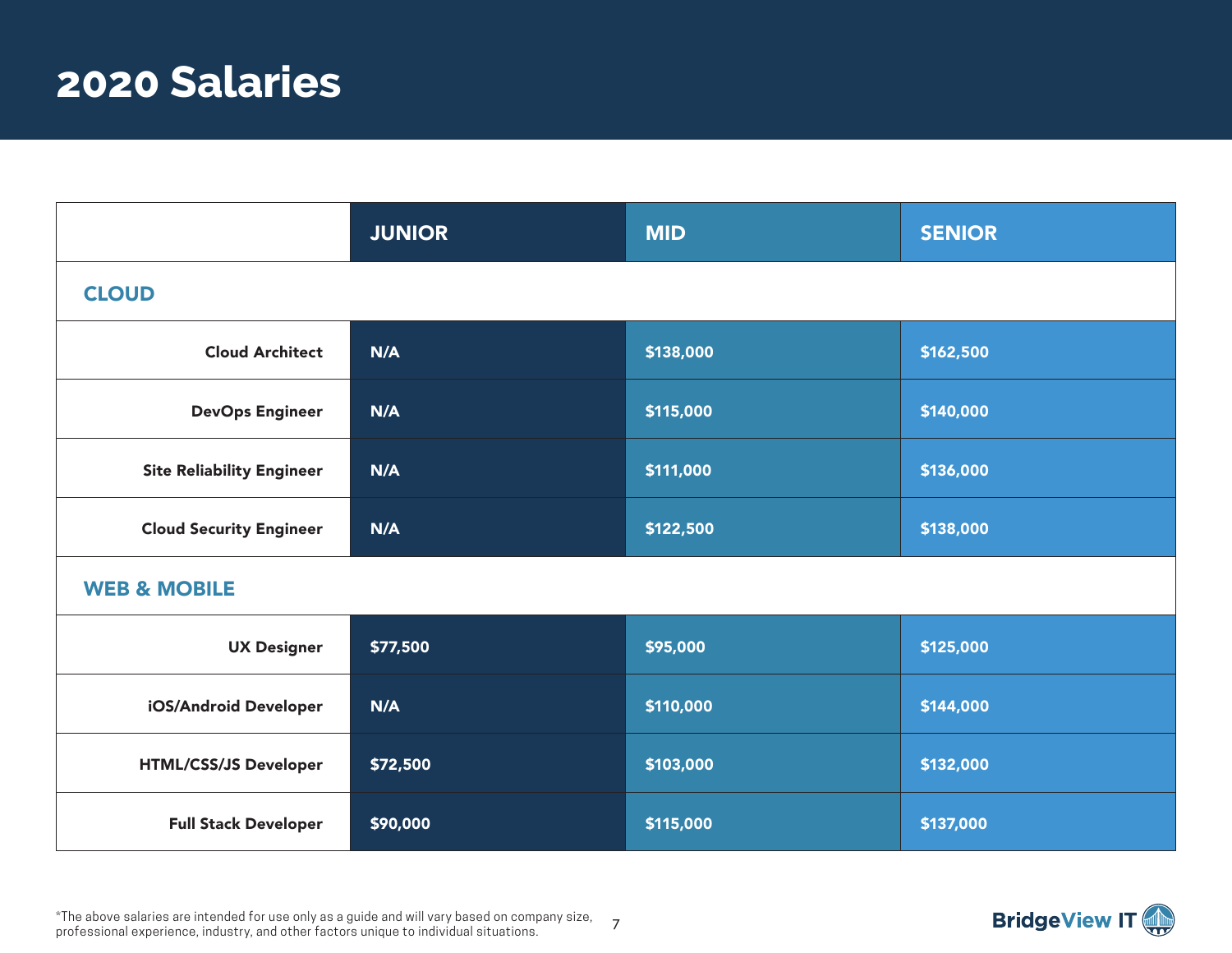|                                       | <b>JUNIOR</b> | <b>MID</b> | <b>SENIOR</b> |  |  |
|---------------------------------------|---------------|------------|---------------|--|--|
| <b>ENTERPRISE</b>                     |               |            |               |  |  |
| <b>Enterprise Architect</b>           | N/A           | N/A        | \$159,000     |  |  |
| .Net Developer                        | \$85,000      | \$106,000  | \$119,000     |  |  |
| Java Developer                        | \$89,500      | \$112,000  | \$133,000     |  |  |
| <b>SAP Configuration Analyst</b>      | N/A           | \$113,500  | \$142,500     |  |  |
| <b>SharePoint Integrator</b>          | \$85,000      | \$95,000   | \$116,000     |  |  |
| <b>SECURITY &amp; SYSTEMS</b>         |               |            |               |  |  |
| <b>Information Security Architect</b> | N/A           | N/A        | \$142,000     |  |  |
| <b>Information Security Engineer</b>  | \$90,000      | \$121,000  | \$133,000     |  |  |
| <b>Information Security Analyst</b>   | \$80,000      | \$96,000   | \$118,000     |  |  |
| <b>Unix/Linux Admin</b>               | \$79,000      | \$97,000   | \$117,000     |  |  |
| <b>Windows Engineers/Admin</b>        | \$72,000      | \$92,000   | \$114,000     |  |  |
| Network Engineers/Admin               | \$87,000      | \$116,000  | \$132,500     |  |  |

 $^*$ The above salaries are intended for use only as a guide and will vary based on company size,  $\overline{8}$ professional experience, industry, and other factors unique to individual situations.

### **BridgeView IT**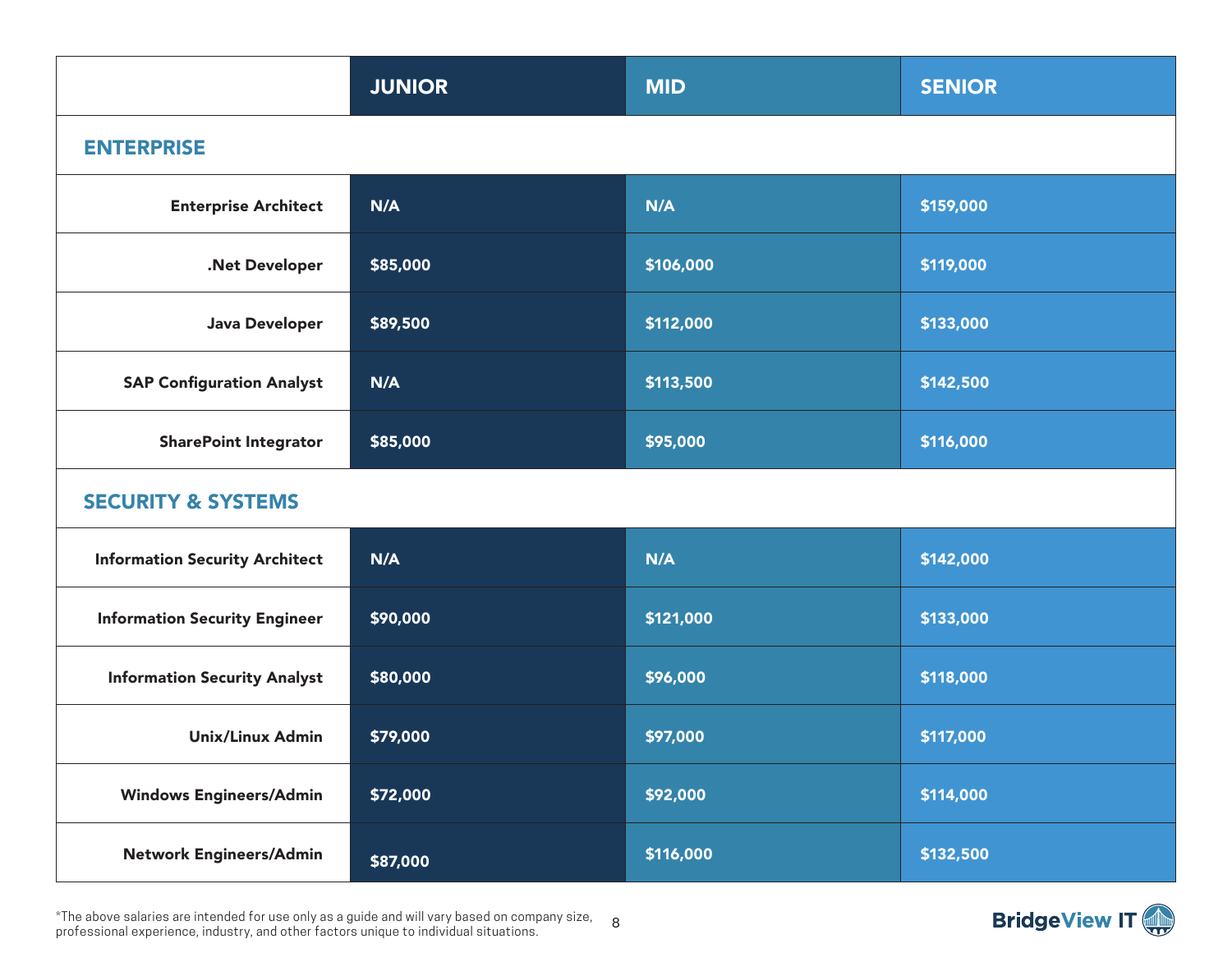|                                   | <b>JUNIOR</b> | <b>MID</b> | <b>SENIOR</b> |  |  |
|-----------------------------------|---------------|------------|---------------|--|--|
| <b>DATA</b>                       |               |            |               |  |  |
| <b>Data Warehouse Architect</b>   | N/A           | N/A        | \$148,500     |  |  |
| <b>Data Scientist</b>             | \$100,000     | \$125,000  | \$164,000     |  |  |
| <b>Database Developer</b>         | \$87,000      | \$105,000  | \$127,000     |  |  |
| <b>ETL/BI Developer</b>           | \$90,000      | \$109,000  | \$131,000     |  |  |
| <b>DBA</b>                        | \$83,000      | \$104,000  | \$125,000     |  |  |
| <b>EXECUTIVE</b>                  |               |            |               |  |  |
| <b>CIO/CTO</b>                    | N/A           | N/A        | \$250,000     |  |  |
| <b>VP of Technology</b>           | N/A           | N/A        | \$182,000     |  |  |
| <b>VP of Information Security</b> | N/A           | N/A        | \$230,000     |  |  |
| <b>Director of Technology</b>     | N/A           | N/A        | \$168,000     |  |  |
| <b>Manager of IT</b>              | N/A           | N/A        | \$133,500     |  |  |
| <b>Manager of QA</b>              | N/A           | N/A        | \$126,000     |  |  |
| <b>Team Lead - Development</b>    | N/A           | N/A        | \$122,000     |  |  |

\*The above salaries are intended for use only as a guide and will vary based on company size, professional experience, industry, and other factors unique to individual situations.

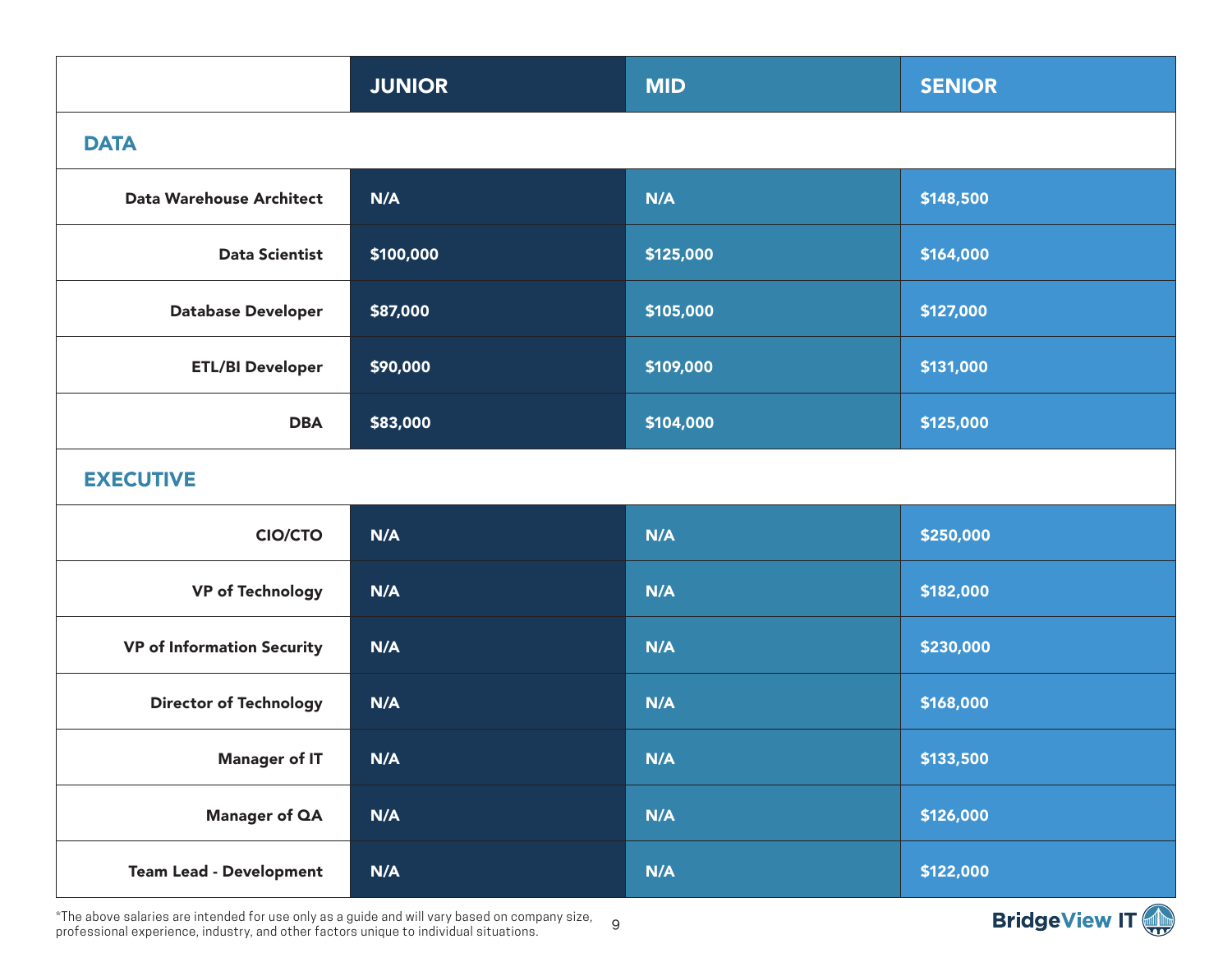## **About BridgeView IT**

Headquartered in Denver, Colorado, BridgeView IT has been providing exceptional technology consulting, project augmentation, and placement services for over 14 years. No matter your project or technologist needs, we have a proven solution that is based on strong relationships.

- For those seeking transformation and one-on-one support from a local senior consultant, BridgeView Solutions provides a new approach to technology consulting. This service delivers executive strategy that accomplishes projects, limits scope creep, and aligns technology with business goals in a cost-effective way.
- When in need of a highly capable technology team, BridgeView IT's sourcing, recruiting, and staffing offerings are ready to make an impact. Higher interview-to-placement ratios and competitive pay rates mean you save time and money while boosting hiring.
- Technologists rely on us to progress their careers. We dig into your professional and personal goals and connect you with the company and role that will get you where you want to go.

**DENVER BUSINESS JOURNAL** 



2019 BEST PLACES TO WORK

DENVER BUSINESS JOURNAL'S 2019 BEST PLACES TO WORK OUTSIDE MAGAZINE'S BEST PLACES TO WORK 2019

**To further discuss salaries and how they relate to your hiring or career goals, reach out to us at (303) 532-4700**.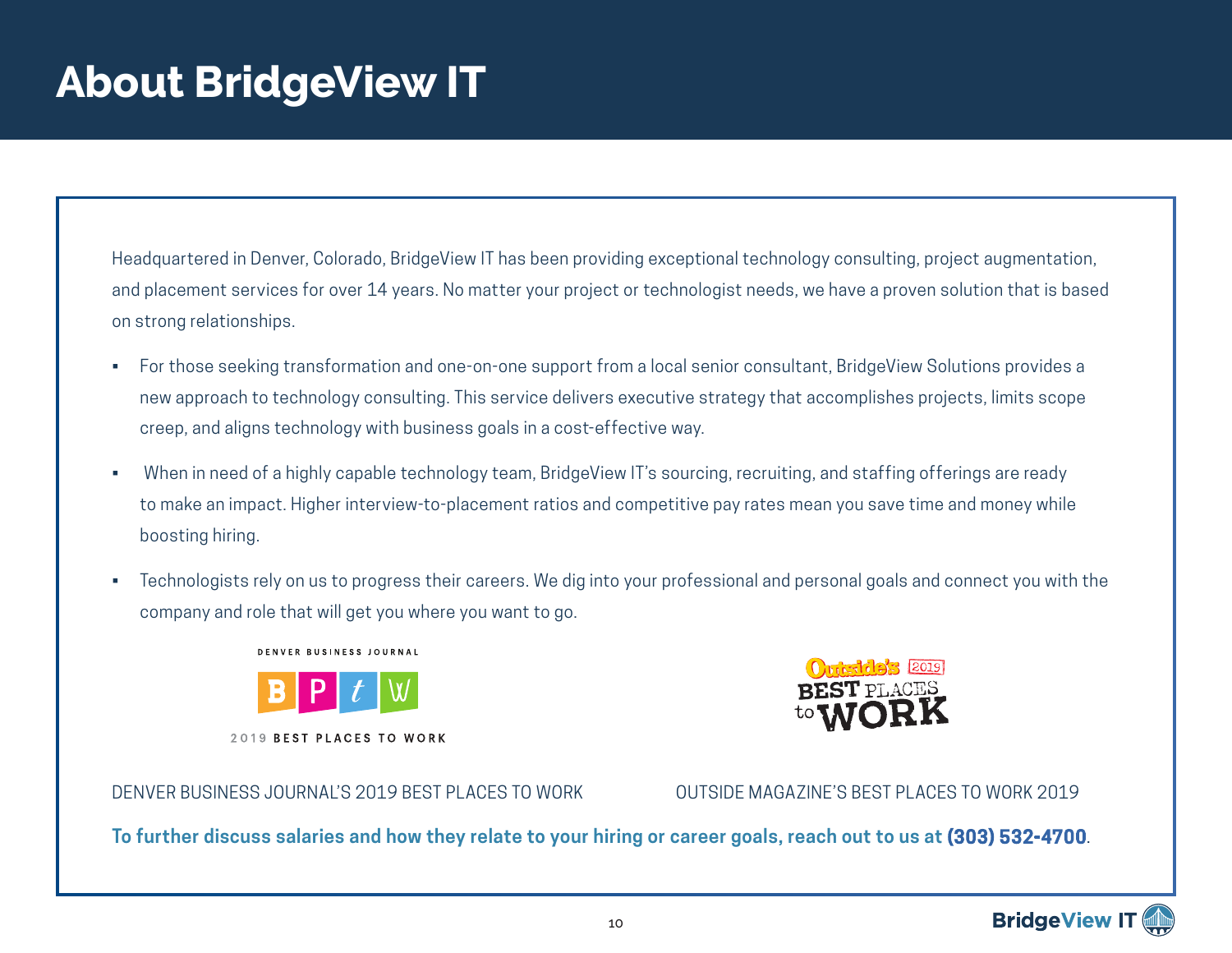## **Further Insights**

BridgeView IT regularly publishes industry insights for employers and technologists. For further reading, click on one of our blogs below:

**[The Keys to Staying Within Your Tech Hiring Budget](https://bridgeviewit.com/tech-hiring-budget/)**

**[Agile Software Development: Why Can't We Finish Our Sprint?](https://bridgeviewit.com/insight/agile-software-development/)**

**[Technologists and Salary History Bans: Understanding Your Rights](https://bridgeviewit.com/insight/insight-technologists-salary-history-bans/)**

**[Be Like Netflix and Focus on Communication in Your Hiring Process](https://bridgeviewit.com/improving-communication-in-technology-hiring/)**

**[Let's Skype: Remote Work Expectations for Employers and Technologists](https://bridgeviewit.com/remote-work-expectations/)**

**[Improving the Employee Experience: What Makes People Feel Valued at Work?](https://bridgeviewit.com/insight/improving-employee-experience/)**

**[Assessing Your Security Practices: An Interview with Digital Transformation Advisor Phong To](https://bridgeviewit.com/insight/security-assessment/)**